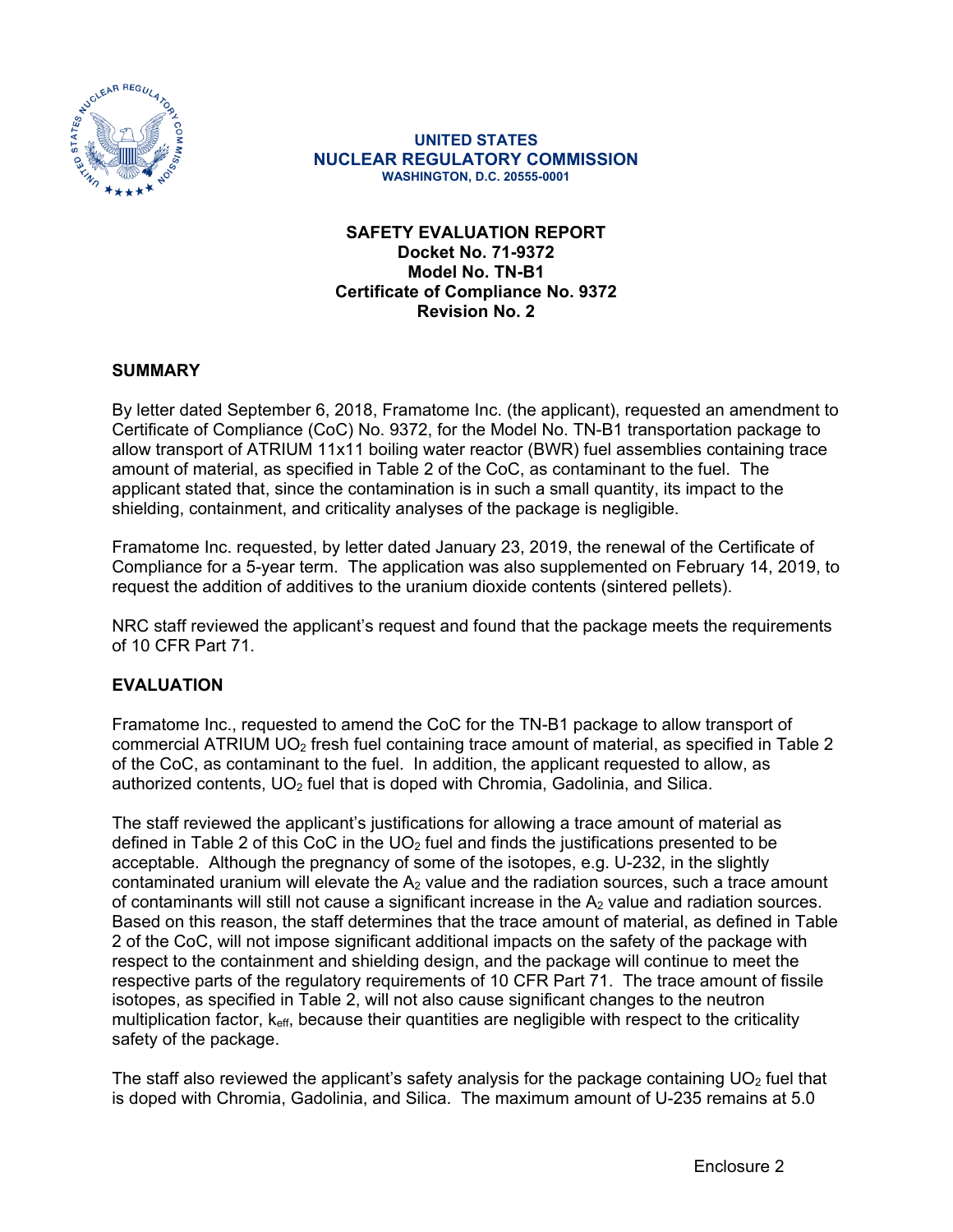w.t.% and the minimum Gadolinia loading per fuel assembly remains the same as required by the current CoC. To support this amendment request, the applicant provided a revised safety analysis report, Revision 19, for the new fuel designs. The applicant demonstrated that adding the doping materials results in the reactivity of the fuel to decrease and concluded that there are no negative impacts on the criticality, shielding and containment safety of the package. The staff finds that the addition of the doping materials will not adversely impact the criticality safety of the package because all doping materials are neutron absorbers which will cause the reactivity of the package to decrease. Additionally, the doping materials all are non-radioactive and, therefore, have no impact on the shielding and containment safety of the package.

The staff followed the guidance provided in NUREG-1609, "Standard Review Plan for Transportation Packages for Radioactive Material" and finds that the amended Model No. TN-B1 package design meets the acceptance criteria of NUREG-1609. On these bases, the staff determined that the Model No. TN-B1 package containing  $UO<sub>2</sub>$  fuel, contaminated with trace amount of material as defined in CoC Table 2 and/or doped with Chromia, Gadolinia, and Silica, continues to meet the regulatory requirements of 10 CFR 71.41, 71.43, 71.47, and 71.55.

The applicant also requested renewal of Certificate of Compliance No. 9372. The staff reviewed the sections on operating procedures, acceptance tests, and maintenance programs and determined that they are complete, accurate, and found them to be adequate. The staff reviewed the documents referenced in the certificate and determined that the documentation was available and complete. The certificate has been renewed for a five year term. This change does not affect the ability of the package to meet the requirements of 10 CFR Part 71.

### **CONDITIONS**

The following changes have been made to the CoC:

Item No. 3.b. has been updated to reflect the latest revision number and title of the application.

Condition No. 5(a)(2) has been edited to clarify that fuel assemblies or individual rods meet either the ASTM standard of enriched commercial grade uranium or of uranium with a trace amount of materials as defined in the Table 2 of the CoC.

Condition No. 5.(b)(1) has been edited to clarify that slightly contaminated uranium with trace quantities limits as specified in Table 2 of the CoC is authorized. Also, fuel rods assembled into fuel assemblies, can now contain sintered pellets of uranium oxides and/or sintered pellets of uranium oxides mixed with various additives such as chromia, gadolinia, and silica.

Condition No. 7 has been modified to remove the condition pertaining to ATRIUM 11x11 fuel.

Condition No. 8 was edited for clarity.

Condition No. 11 authorizes the use of the previous revision of the certificate for approximately one year.

Condition No. 12 has been updated with the new expiration date of the certificate.

The references section has been updated to include the February 14, 2019 application.